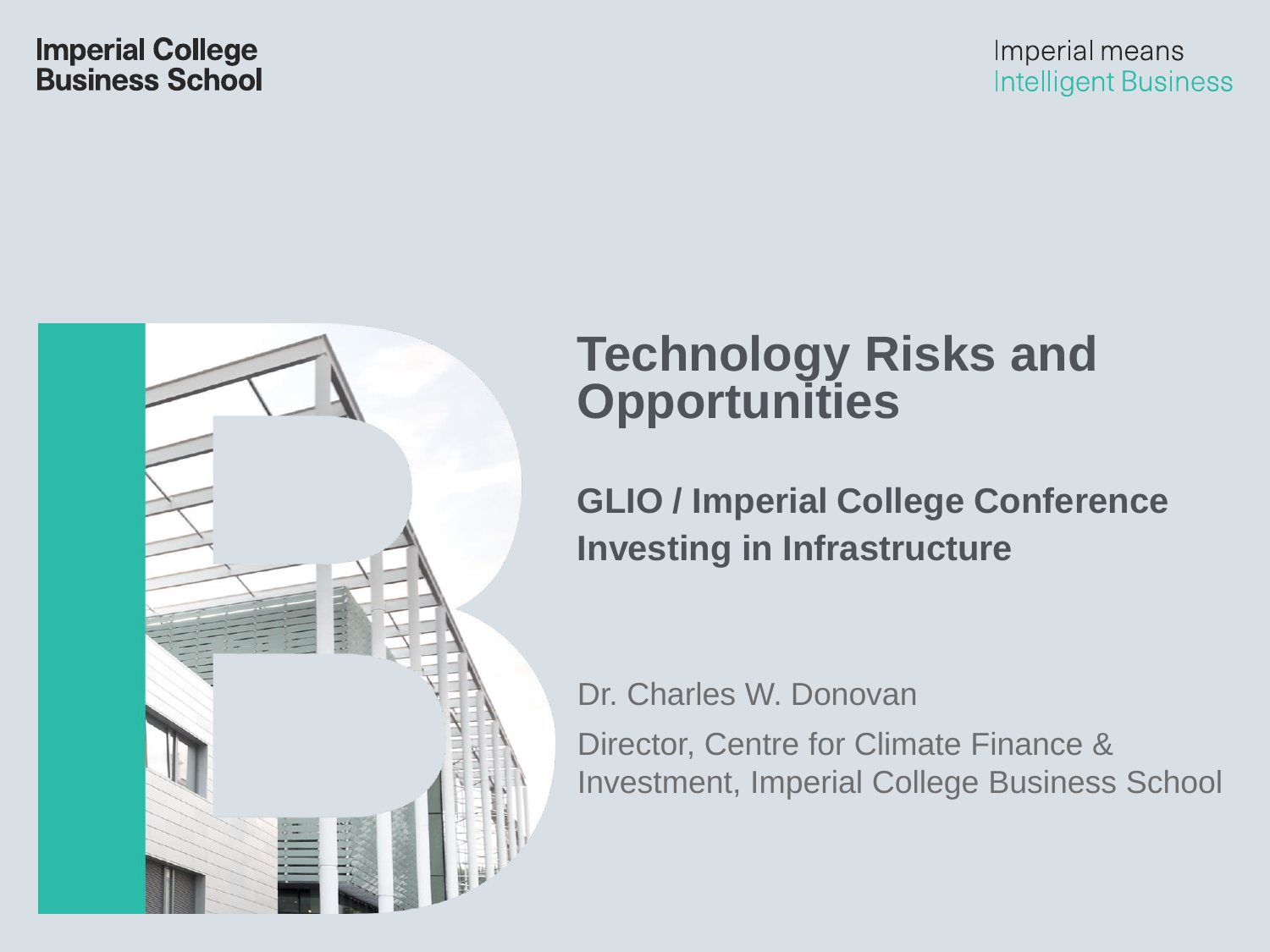## **Is Disruptive Innovation Possible in Global Power Infrastructure?**



Source: Clayton Christensen

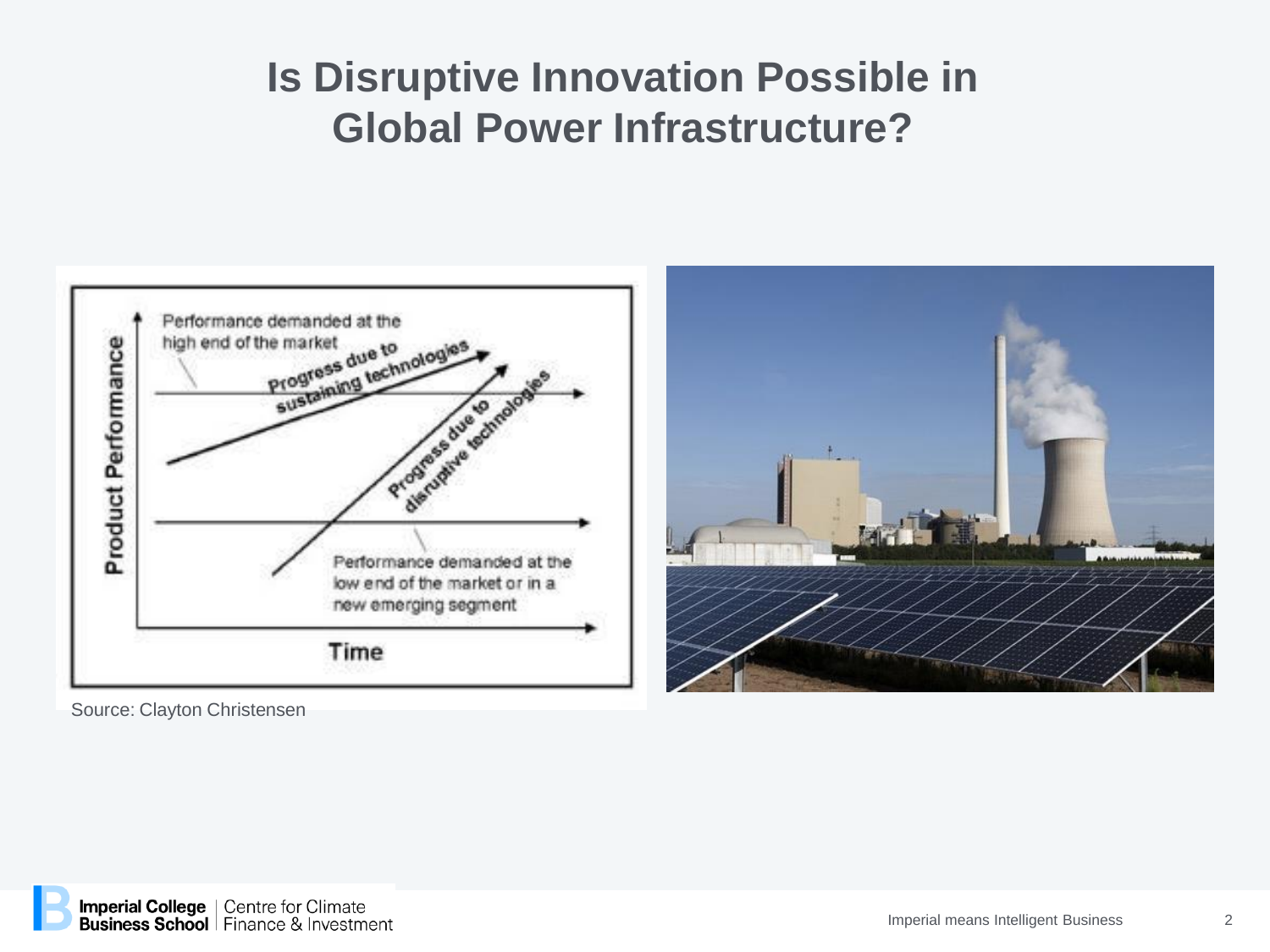#### **Solar PV is Now Cheap and Reliable**



Source: Michael Liebreich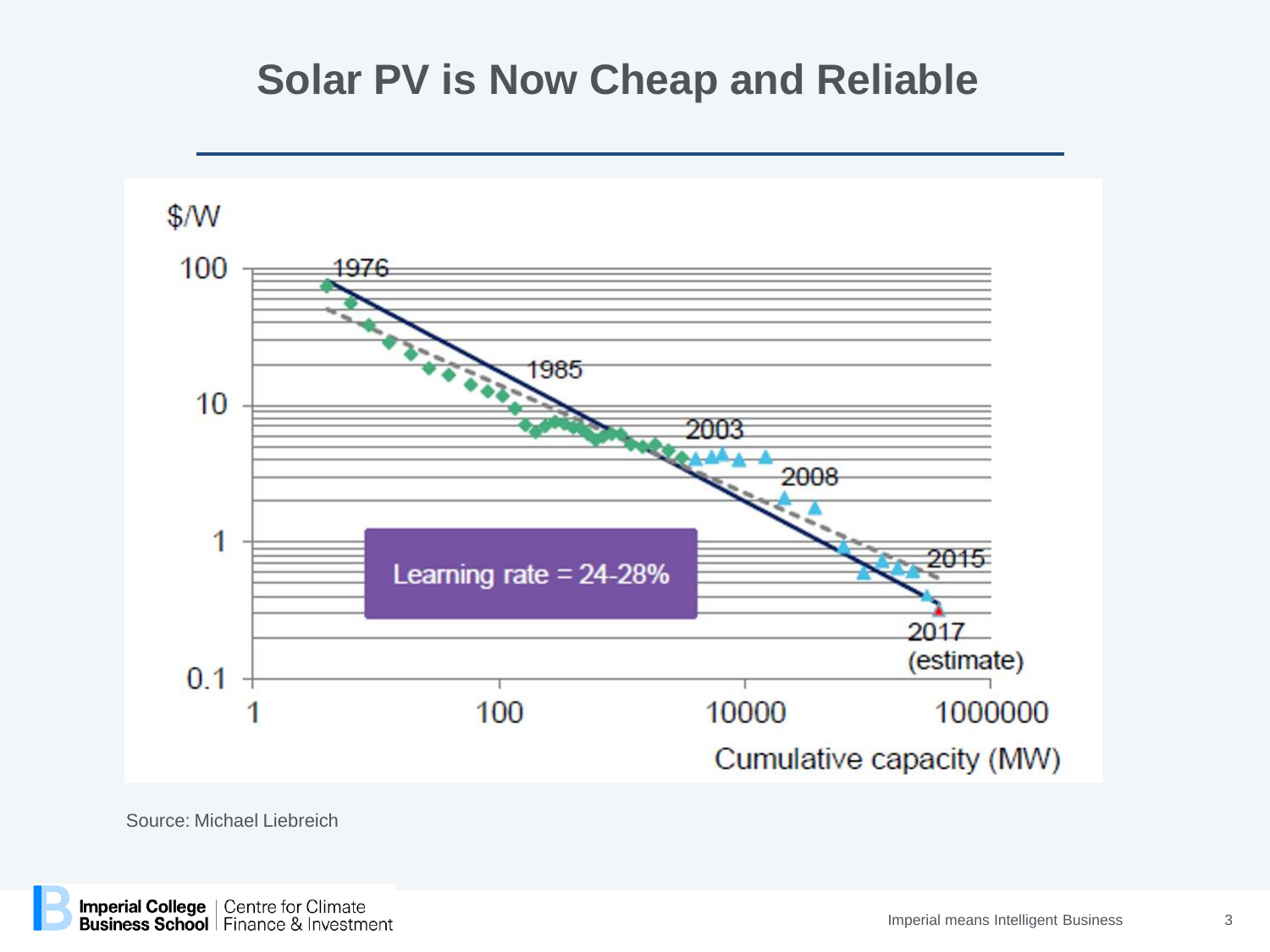#### **The Start of the S-Curve in Solar**



**Imperial College** | Centre for Climate<br> **Business School** | Finance & Investment 4

*Source: IRENA*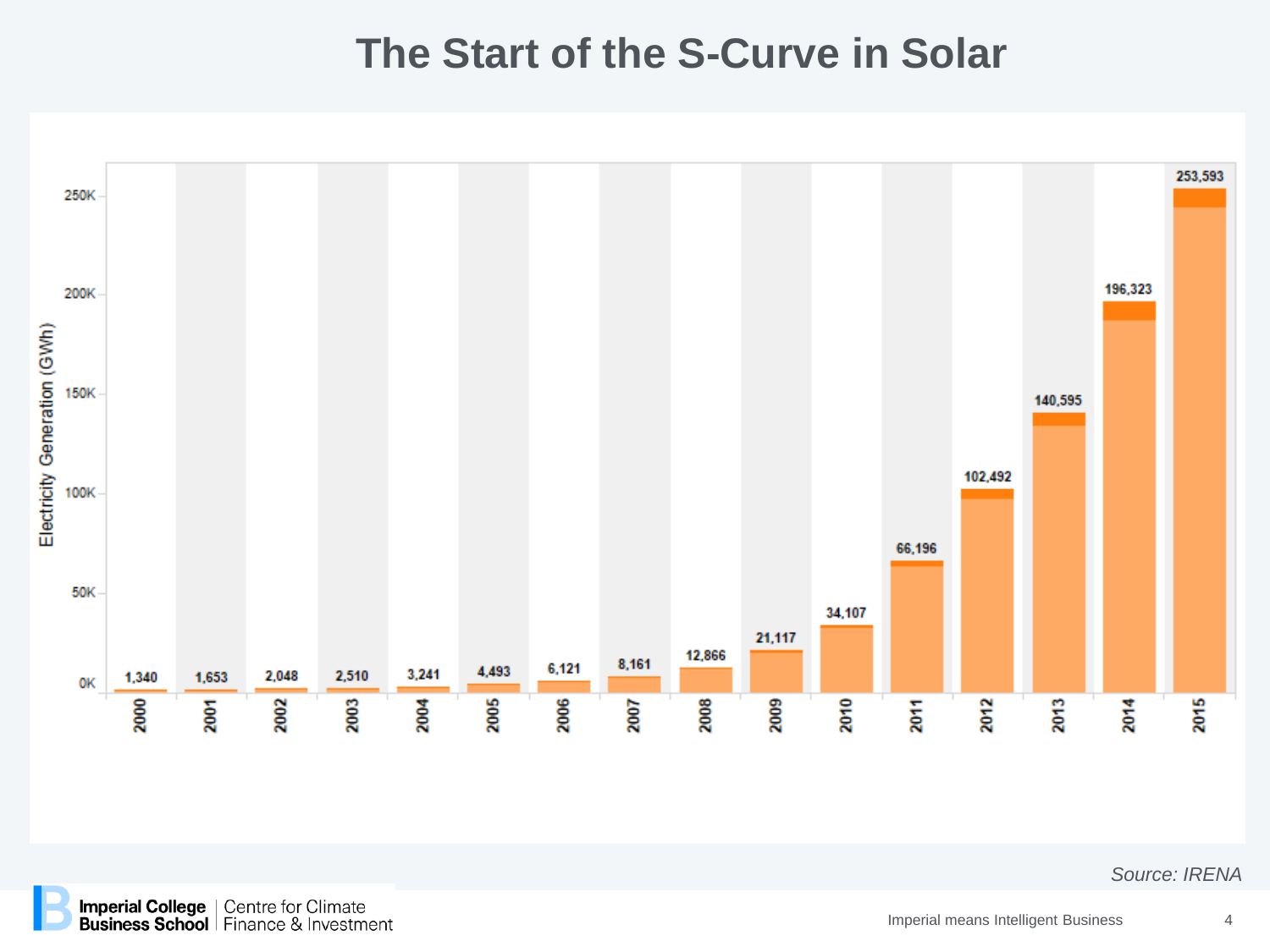### **Global Solar PV Auction Results**

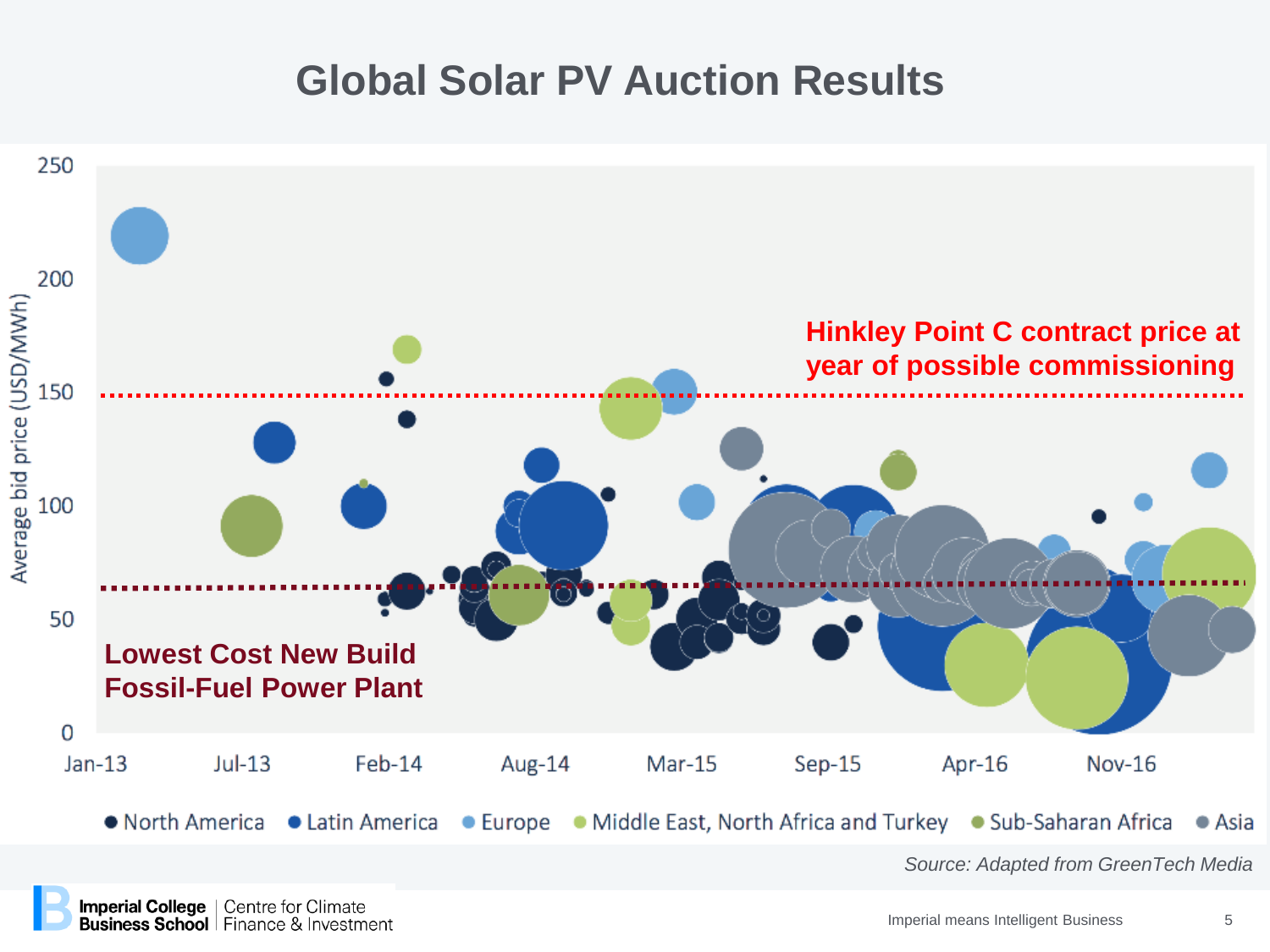### **Storage is on the Same Path**



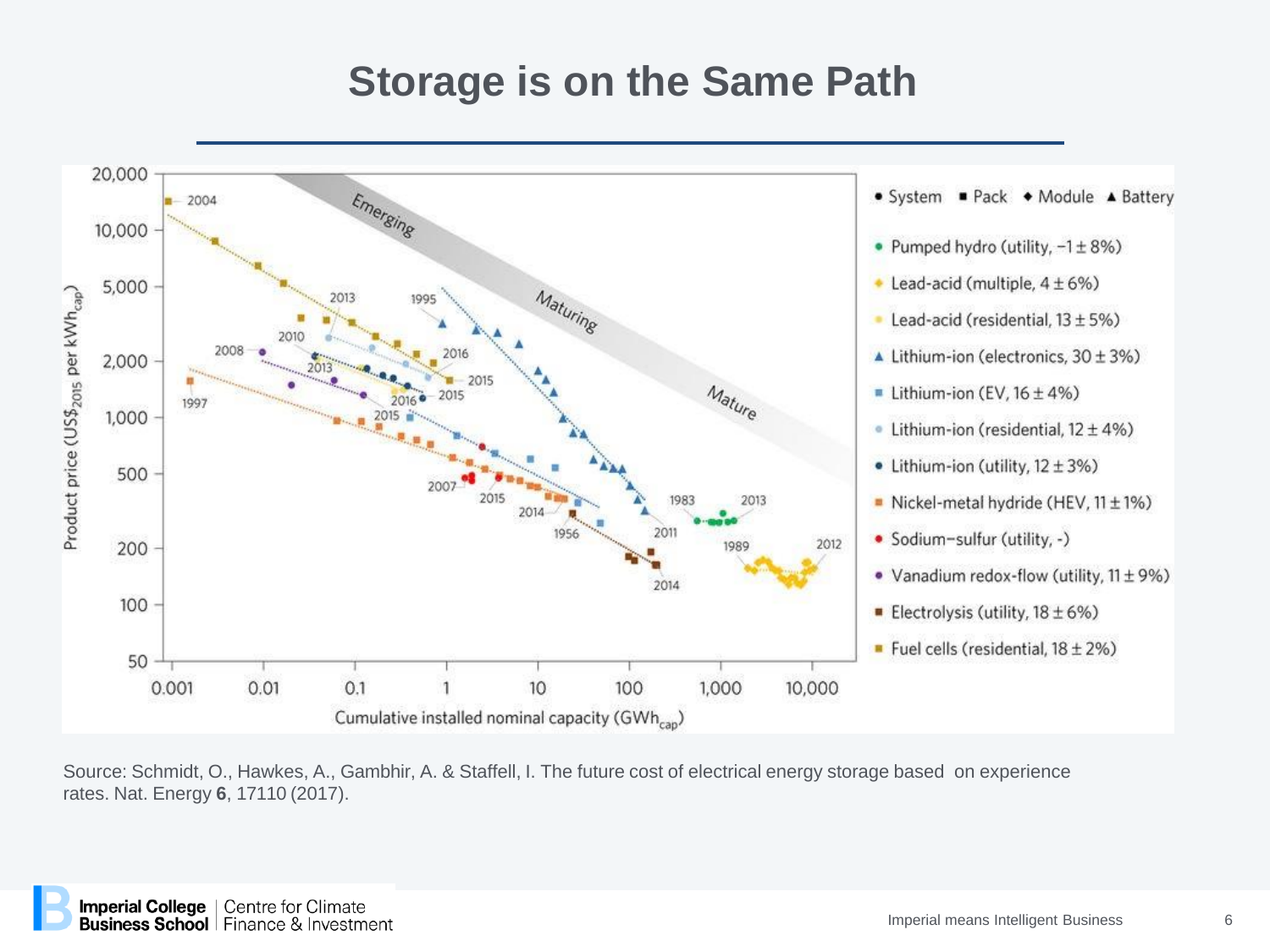# **Solar + Storage Disruption: London case study**



Source: Bevan and Donovan (forthcoming 2017)

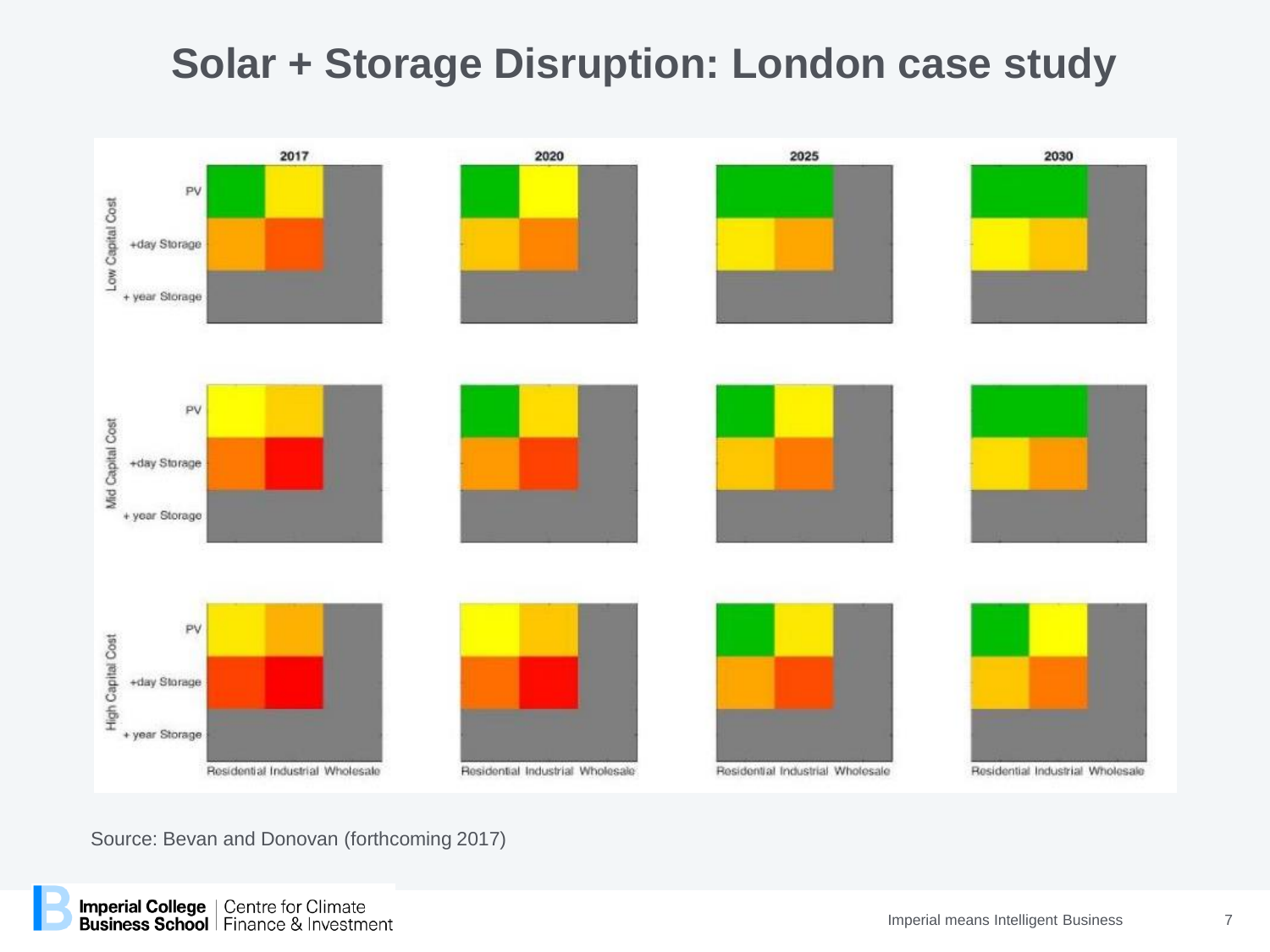#### **Impact of Renewables on Power Markets**



Source: Green and Staffell, Oxrep, 2016